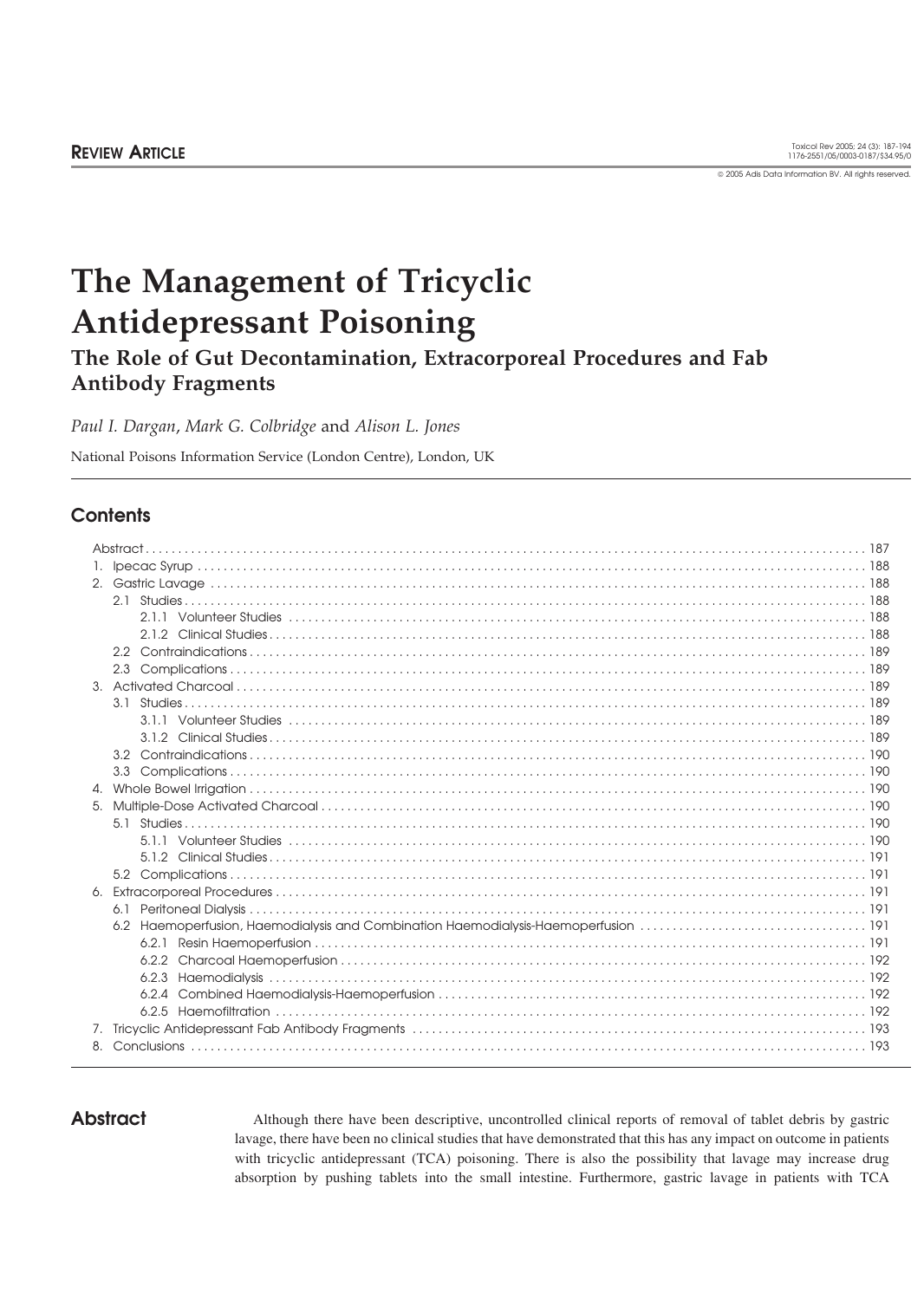poisoning may induce hypoxia and a tachycardia potentially increasing the risk of severe complications such as arrhythmias and convulsions. In view of the paucity of evidence that gastric lavage removes a significant amount of drug and the risk of complications associated with the procedure, the routine use of gastric lavage in the management of patients with TCA poisoning is not appropriate.

Volunteer studies have shown generally that activated charcoal is more likely to reduce drug absorption if it is administered within 1 hour of drug ingestion. In the one volunteer study that looked at later administration of activated charcoal, there was a 37% decrease in plasma concentration associated with administration of activated charcoal at 2 hours post-ingestion. There have been no clinical studies that enable an estimate of the effect of activated charcoal administration on outcome in the management of patients with TCA poisoning.

Volunteer studies have shown that multiple-dose activated charcoal increases the elimination of therapeutic doses of amitriptyline and nortriptyline, but not of doxepin or imipramine; however, these studies cannot be directly extrapolated to the management of patients with TCA poisoning. There have been no well designed controlled studies that have assessed the impact of multiple-dose activated charcoal in the management of patients with TCA poisoning. Because of the large volume of distribution of TCAs, it would not be expected that their elimination would be significantly increased by multiple-dose activated charcoal.

Haemoperfusion, haemodialysis and the combination of these procedures do not result in significant removal of TCAs and are not recommended in the management of patients with TCA poisoning.

of ipecac improves outcome in the management of poisoned there have been four case series published that describe the use of patients and it is no longer recommended for any poisoning.<sup>[1]</sup> gastric lavage in TCA poisoning. parents and it is no longer recommended to any possummers.<br>
Furthermore, significant tricyclic antidepressant (TCA) ingestion<br>
is associated with early CNS depression<sup>[2]</sup> and ipecac-induced<br>
is associated with early CNS

**1. Ipecac Syrup** There have been no well designed, clinical studies to address There is no evidence from clinical studies that the use of syrup<br>of ipecac improves outcome in the management of poisoned<br>there has been have been from ance are in patients presenting with TCA poisoning.<sup>[7]</sup> However,<br>the who had taken a TCA aspirated after ipecac administration.<sup>[3]</sup> In<br>summary, ipecac-induced emesis is not recommended in the man-<br>agement of patients with TCA overdose.<br>taken was known, the estimated dose recovered was onl **2. Gastric Lavage** (0.4–22%) of the ingested dose.<sup>[9]</sup> Bosse et al.<sup>[10]</sup> conducted a prospective randomised study in 51 patients presenting with TCA overdose. Patients were randomised on an every third day sched-<br>2.1 Studies ule to either: (i) activated charcoal 50g alone; (ii) gastric lavage 2.1.1 Volunteer Studies<br>
Volunteer studies<br>
Volunteer studies have shown that the amount of tablet material<br>
removed by gastric lavage is unpredictable and decreases with<br>
time, varying from 90% recovery of marker substan duration of sinus tachycardia and number of patients with compli-2.1.2 Clinical Studies cations (e.g. seizures, QRS prolongation, hypotension).<sup>[10]</sup> Gard et In a study of poisoned patients who underwent gastroscopy al.<sup>[11]</sup> describe two patients who presented with amitriptyline after gastric lavage, tablet debris was seen in the stomach in 12 poisoning and underwent gastric lavage – a total of 5.4% of the (70.6%) of 17 patients.[6] ingested dose was recovered by lavage at 2.5 hours after ingestion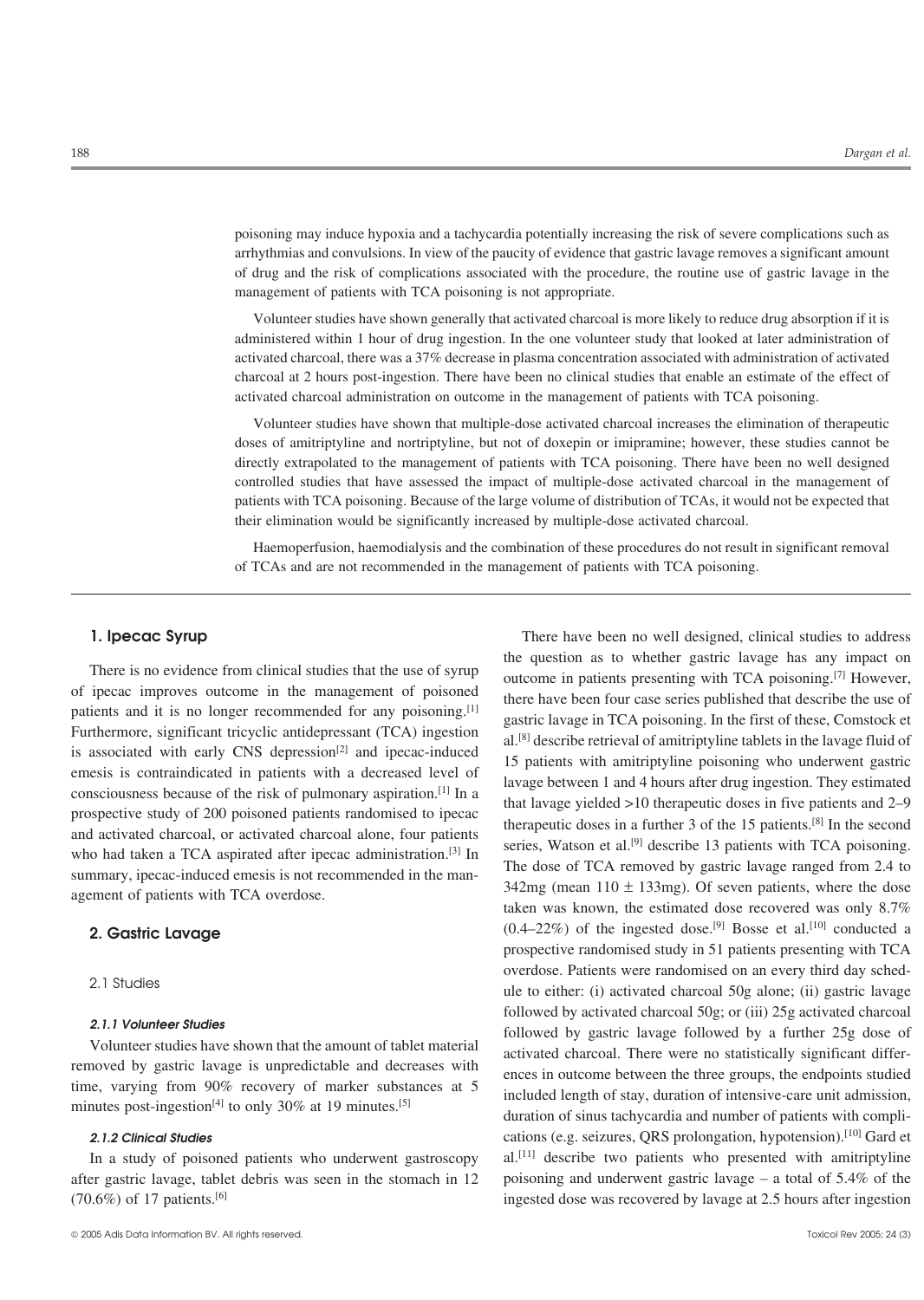in the first patient and 9.6% of the ingested dose recovered by ing nortriptyline, peak plasma levels and bioavailability were lavage at 3 hours in the second patient.<sup>[11]</sup> reduced by 60% (range 30–81%) in six volunteers who were given

gastric lavage. In a series of 55 patients with self-poisoning who coal was given 5 minutes after the administration of amiunderwent gastric lavage, 11 presented with TCA poisoning; there triptyline.<sup>[22]</sup> Scheinin et al.<sup>[23]</sup> gave eight volunteers 50mg of was a significant fall in arterial oxygen tension (p<sub>a</sub>O<sub>2</sub>) of 15.7  $\pm$  doxepin showed a significant decrease (p < 0.01) in peak doxepin 4.3mm Hg (p < 0.001) in these 11 patients after gastric lavage. [12] concentration (64.4 ± 5.8 vs 19.1 ± 2.0 nmol/L) and bioavailability In another series of 42 poisoned patients who underwent gastric  $(AUC_{48h} 661 \pm 75 \text{ vs } 340 \pm 30 \text{ nmol/L/hour})$  associated with 15g lavage, mean p<sub>a</sub>O<sub>2</sub> fell from  $95 \pm 13$  to  $80 \pm 19$ mm Hg (p < 0.001) of charcoal given 30 minutes after drug administration.<sup>[23]</sup> and pulse rate rose from  $92 \pm 19$  to  $121 \pm 23$  beats/min ( $p < 0.001$ ) It is not possible to directly extrapolate the results of these during lavage; these changes were greater in conscious than un-<br>studies in volunteers to the management of patients presenting conscious patients.<sup>[13]</sup> These changes could be of clinical signifi- with TCA overdose for a number of reasons. The pharmacokinetcance in patients with TCA poisoning in whom hypoxia and a ics of TCAs at the toxic doses taken in overdose differ considerapositive chronotropic response induced by lavage could precipitate bly to the kinetics in the therapeutic, sub-toxic doses used in the convulsions and arrhythmias. Other complications of gastric lav- volunteer studies (e.g. differences in gastric emptying and drug age such as aspiration, mechanical injury to the gut, gut perfora-<br>dissolution).<sup>[24]</sup> The volunteer studies were all conducted in fasting tion and laryngospasm have also been reported, although these are volunteers with administration of activated charcoal at fixed time-<br>less common.<sup>[7,14-16]</sup> Furthermore, studies have suggested that gas-<br>points: patients w less common.<sup>[7,14-16]</sup> Furthermore, studies have suggested that gas-<br>tric lavage may push gastric contents into the small intestine, invested food, alcohol (ethanol) or other drugs that may alter the potentially increasing the amount of drug available for and the rate TCA-activated charcoal interaction.[18] of absorption.<sup>[17]</sup>

0.001), respectively, in six volunteers.<sup>[19]</sup> In another study involv- plasma TCA concentrations and clinical features in TCA poison-

5g of activated charcoal 30 minutes after 75mg of nortriptyline.<sup>[20]</sup> 2.2 Contraindications In a further study,  $\text{A} \text{I} \text{v} \text{a} \text{I} \text{v}$  gave six volunteers 0.86–1 mg/kg Gastric lavage is contraindicated in patients with a decreased<br>level of consciousness and an unprotected airway (without endo-<br>tracheal intubation) and those who have co-ingested hydrocarbons<br>or corrosives.<sup>[7]</sup> or corros six volunteers, activated charcoal (50g) resulted in a 99% reduc-2.3 Complications tion in amitriptyline bioavailability (area under the concentration-<br>time curve  $[AUC72h]$ ) when compared with controls; this study There are a number of potential complications associated with has limited applicability to clinical practice as the activated char-

ingested food, alcohol (ethanol) or other drugs that may alter the

## *3.1.2 Clinical Studies*

**3. Activated Charcoal** There have been no well designed clinical studies that allow an assessment of whether administration of activated charcoal alters 3.1 Studies outcome in the management of patients presenting with TCA poisoning. There have been three uncontrolled, descriptive case *3.1.1 Volunteer Studies* series in which some data on the use of activated charcoal in TCA There have been a number of volunteer studies that have looked poisoning have been presented. Hedges et al.<sup>[25]</sup> describe nine at the impact of activated charcoal on the absorption of many patients with amitriptyline poisoning, who were all treated with different drugs. Taken as a whole, these studies show that activat-<br>gastric lavage within 60 minutes and activated charcoal at between ed charcoal is most effective when administered within 30 minutes 30 and 250 minutes after presentation to hospital. They found a of drug ingestion.[18] correlation between earlier administration of activated charcoal There have been five crossover volunteer studies that have after hospital admission and a decrease in amitriptyline peak specifically looked at the impact of activated charcoal on the concentration and half-life.<sup>[25]</sup> However, no data were given on the absorption of TCAs. Dawling et al.<sup>[19]</sup> found that a single 10g dose timing of activated charcoal administration relative to drug ingesof activated charcoal at 30, 120 and 240 minutes after a 75mg dose tion and the patients received a variable dose of charcoal (from 25 of nortriptyline reduced plasma concentrations by 77%, 37% and to 75g). Extrapolation of these results to clinical outcome is further 19% (p < 0.001) and bioavailability by 74%, 37.5% and 13% (p < limited by the fact that there is a variable correlation between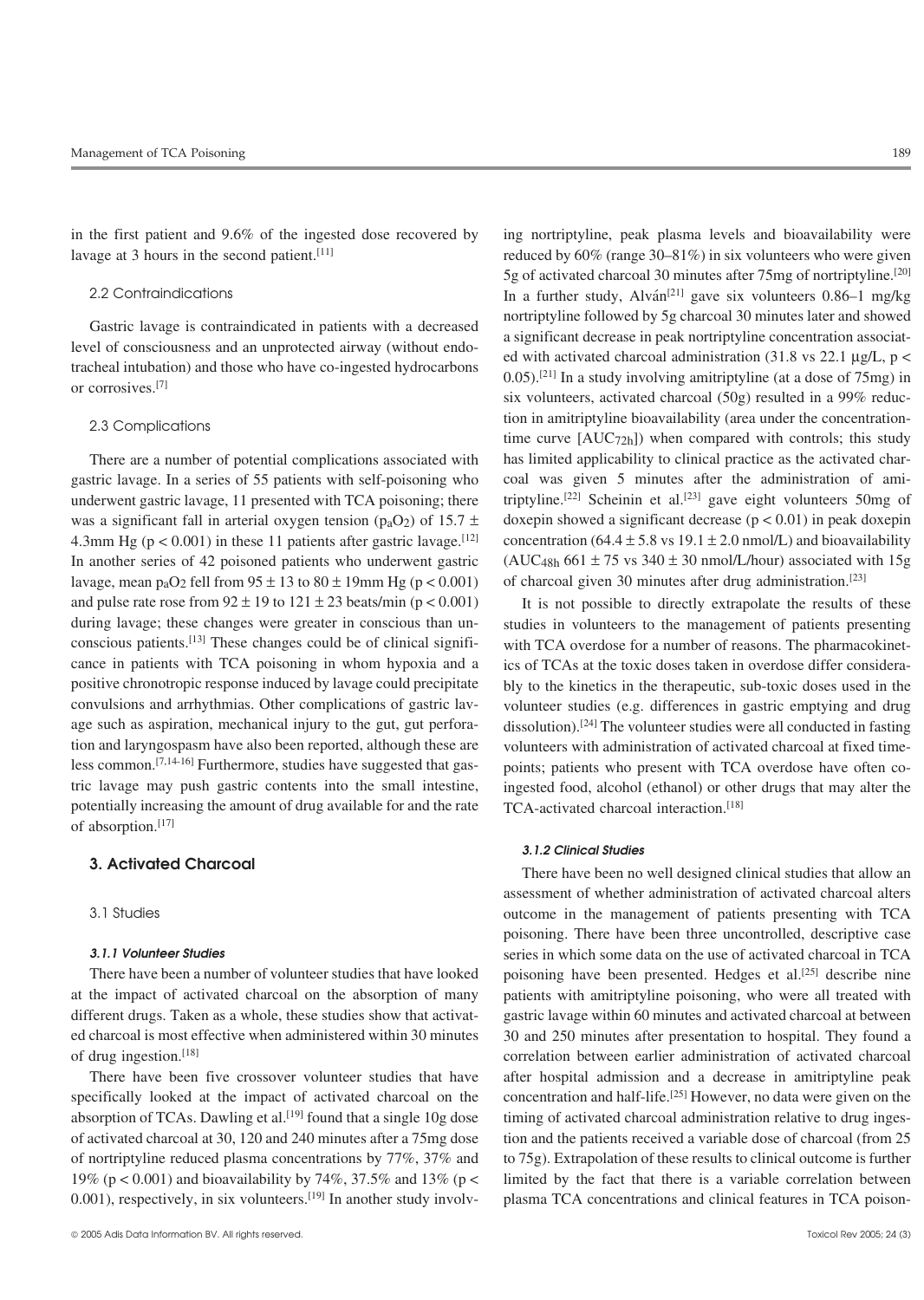$ing^{[26,27]}$  and a wide range of plasma drug concentrations observed probably increase the risk of pulmonary injury after activated

ingestion to gastric lavage alone (control, 43 patients) or gastric significantly from those seen following the aspiration of gastric lavage and activated charcoal  $20g$  (charcoal group, 34 patients). contents.<sup>[18]</sup> There have been no reports of gastrointestinal obstruc-There was no statistically significant difference in the clinical tion, or constipation following the administration of single-dose picture, or TCA peak concentration/half-life between the two activated charcoal. groups. However, there was a greater frequency of severe symptoms and signs in the control group at presentation, and no data **4. Whole Bowel Irrigation** were given on the timing of activated charcoal administration.<sup>[29]</sup>

patients with suspected TCA poisoning, 20 patients were treated<br>with activated charcoal 10g and 28 patients served as the control<br>group. Seventeen patients had ingested a TCA alone, 13 TCA with<br>diraluminal contents of the

## 3.2 Contraindications

Activated charcoal administration is contraindicated in patients<br>with a decreased level of consciousness and an unprotected air-<br>way, without endotracheal intubation.<sup>[18]</sup> repeated doses (more than two) of activated charc

## 3.3 Complications

been only a few reports of serious adverse effects.<sup>[18]</sup> Vomiting has activated charcoal is unlikely to have a significant effect in the been reported after activated charcoal administration; however, it management of TCA poisoning. is difficult to determine whether vomiting was due to activated charcoal, the drugs taken in overdose, or other factors.  $[18,31,32]$  5.1 Studies Aspiration has been reported after activated charcoal administration;<sup>[18,33-38]</sup> in a clinical study of TCA overdoses, 2 of 22 patients **5.1.1 Volunteer Studies** treated with activated charcoal (9.1%) aspirated.<sup>[10]</sup> There are two There have been four crossover volunteer studies that have reports in which activated charcoal has been administered directly looked at the impact of multiple-dose activated charcoal on the into the lung by nasogastric tube.<sup>[39,40]</sup> However, in three se-<br>kinetics of TCAs. Crome e ries[3,41,42] comprising a total of 559 patients with self-poisoning charcoal 30, 120, 240 and 360 minutes after a 75mg oral dose of treated with activated charcoal there were no reports of aspiration. nortriptyline and compared this with a single dose of 5g of In contrast, in the study by Pond et al.<sup>[37]</sup> aspiration occurred in 10 activated charcoal 30 minutes after 75mg nortriptyline in six (2.3%) of the 429 patients who received gastric emptying (gastric volunteers. There was a significantly greater decrease in both peak lavage or ipecac) and activated charcoal with sorbitol and 7 (1.7%) nortriptyline concentration (58% [range 30–81%] vs 72% of the 407 patients who received activated charcoal with sorbitol  $[62–78\%]$ , p < 0.01) and availability (AUC72h 55%  $[32–67\%]$  vs alone (these rates are not significantly different).<sup>[37]</sup> Agents that 70% [58–67%],  $p < 0.01$ ) when the multiple and single dose have been added to charcoal in the past (e.g. povidone, sorbitol) charcoal administration were compared.<sup>[20]</sup> In another study, four

both within and between individuals with TCA poisoning.<sup>[28]</sup> charcoal administration,<sup>[18,38]</sup> but generally the clinical features Hultén et al.<sup>[29]</sup> randomised 77 patients with confirmed TCA seen after aspiration of aqueous activated charcoal do not differ

Crome et al.<sup>[30]</sup> carried out a randomised clinical trial in 48 Whole bowel irrigation is a newer method of gut decontamina-<br>Crome et al.<sup>[30]</sup> carried out a randomised clinical trial in 48 tion that involves the administ However, only 10g of activated charcoal was administered, the<br>authors did not investigate the effect of time from ingestion to<br>administration of activated charcoal and did not give data on the<br>numbers of patients who under

## **5. Multiple-Dose Activated Charcoal**

to decrease the absorption and/or increase elimination of drugs taken in overdose.<sup>[44]</sup> TCAs have a large volume of distribution<sup>[45]</sup> and enterohepatic recirculation accounts for only 15% of their Activated charcoal is generally well tolerated and there have elimination<sup>[11]</sup> and so from a kinetic perspective multiple-dose

kinetics of TCAs. Crome et al.<sup>[20]</sup> gave four 5g doses of activated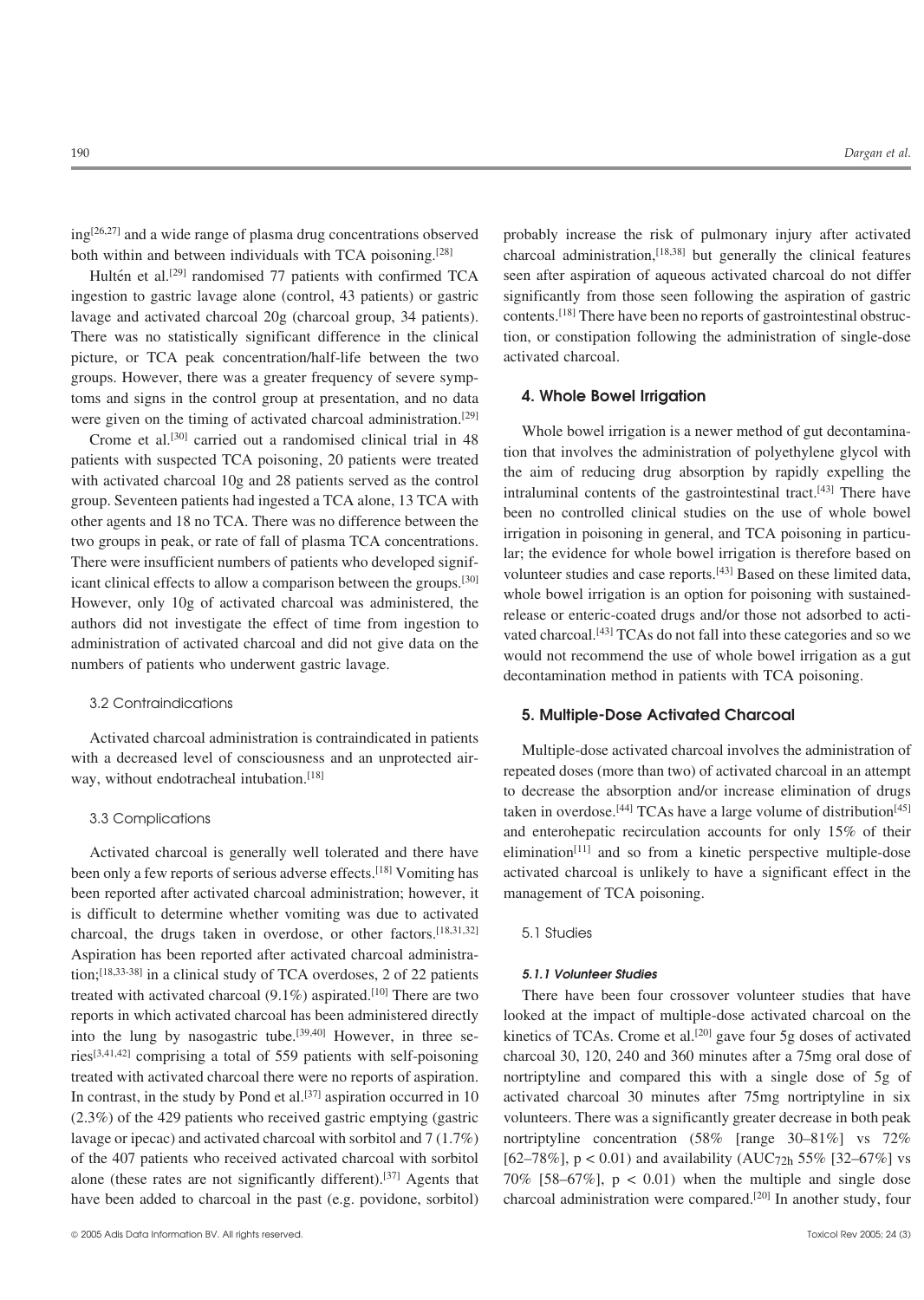volunteers were given imipramine 12.5mg/70kg intravenously In the second report, three of eight patients with dothiepin over 1 hour followed by either water or 180g activated charcoal overdose were treated with multiple-dose activated charcoal (50g over 24h (20g at 0, 2, 4, 6, 9, 12, 20, 24 hours), there was no at 8 and 20 hours after ingestion in the first, 50g at 4, 8, 12 and 16 significant difference ( $p > 0.05$ ) in imipramine half-life ( $9.0 \pm 0.8$  hours after ingestion in the second and 50g at 0, 4, 8 and 12 hours vs  $10.9 \pm 1.6$  hours) or clearance (992.2  $\pm$  138.3 vs 930.3  $\pm$  101.9 after admission in the third). Sufficient data were available to mL/min/70kg) in controls compared with the activated charcoal calculate dothiepin half-life (mean  $\pm$  SD) in the three charcoalgroup.<sup>[46]</sup> In a further study, eight volunteers were given doxepin treated patients (12.1  $\pm$  1.3 hours) and in four of the non-charcoal 50mg orally and followed by activated charcoal 15g 3 hours later treated patients (21.7  $\pm$  7.1 hours), these were not statistically and then 10g activated charcoal at 6, 9, 12, 24 hours. When different ( $p = 0.07$ ). However, these data should be interpreted multiple-dose was compared with controls, there was no signifi- with caution because the half-lives were calculated on only 3–4 cant difference in half-life (16.2  $\pm$  2.3 vs 17.9  $\pm$  4.3 hours) or samples on each patient over a mean time period 2.8 times (range clearance  $(1.23 \pm 0.31 \text{ vs } 0.93 \pm 0.03 \text{ L/h/kg})$  of doxepin.<sup>[23]</sup> In the 0.8–3.6) the calculated half-life.<sup>[50]</sup> final study, oral amitriptyline 75mg was given to six volunteers, followed by 50g activated charcoal 6 hours later and then 12.5g at 5.2 Complications 12, 18, 24, 30, 36, 42, 48, 54 hours. Multiple-dose activated<br>charcoal was associated with a significant shortening of the elimi-<br>nation half-life (27.4 ± 4.8 to 21.1 ± 3.3 hours, p < 0.05), decrease<br>in urinary excretion

multiple-dose activated charcoal on TCA kinetics have had conflicting findings, two showing that multi-dose charcoal decreased **6. Extracorporeal Procedures** bioavailability and half-life (of amitriptyline and nortriptyline an active metabolite of amitriptyline),<sup>[20,22]</sup> with the other two show-<br>ine no effect of multi-dose charcoal (of doxenin and are highly protein bound (75–95%).<sup>[53,54]</sup> For these kinetic reasons ing no effect of multi-dose charcoal (of doxepin and are highly protein bound  $(75-95\%)$ .<sup>[53,54]</sup> For these kinetic reasons impromine).<sup>[23,46]</sup> However, as discussed above, a number of they would not be expected to be r imipramine).<sup>[23,46]</sup> However, as discussed above, a number of kinetic and practical factors make it impossible to directly extrapo-<br>by extracorporeal techniques. late the results of these studies in volunteers to the management of patients presenting with TCA overdose. 6.1 Perifoneal Dialysis

series describing patients with TCA overdose who have been flow rate to the peritoneum, which is likely to be reduced in treated with multiple-dose activated charcoal. The first of these hypotensive patients with severe TCA poisoning. This has been<br>reports described three patients with severe amitriptyline poison-<br>confirmed in two published ing (all of the patients also underwent gastric lavage).<sup>[47]</sup> The first ed with peritoneal dialysis in which there was an insignificant patient received two doses of activated charcoal (50g at 2 hours amount of amitriptyline removed in the peritoneal fluid.<sup>[57,58]</sup> followed by 25g at 10 hours post ingestion), the second patient received three doses (50g at 2 hours, 25g at 6 hours and 25g at 23 6.2 Haemoperfusion, Haemodialysis and Combination hours post-ingestion) and the third patient received four doses Haemodialysis-Haemoperfusion (40g at 1 hour, 20g at 4 hours, 20g at 9 hours and 20g at 21 hours). The reported half-life of amitriptyline was in each patient was 4.9, *6.2.1 Resin Haemoperfusion* 9.6 and 4.9 hours, respectively, and although this is lower than in There have been five reports of the use of resin haemoperfusion historical controls,<sup>[48,49]</sup> the data in this report were uncontrolled in patients with TCA poisoning. Heath et al.<sup>[59]</sup> described four and, therefore, cannot be used to support the authors conclusion patients who were treated with 0.5–4 hours of resin haemoperfuthat multiple-dose activated charcoal decreased amitriptyline half- sion with a successful clinical outcome; data on amitriptyline life.[47] clearance (135 and 190 mL/min) and extraction ratio (0.65 and

 $\times$  0.05) of amitriptyline.<sup>[22]</sup><br>In summary, the four volunteer studies looking at the impact of  $\times$  volved multiple-dose activated charcoal administration for ami-<br>triptyline poisoning.<sup>[51,52]</sup>

Peritoneal dialysis is, in general, an inefficient method of drug *5.1.2 Clinical Studies* removal in the management of poisoning.[55,56] This is particularly There have been two small descriptive, uncontrolled clinical the case in TCA poisoning, because the technique relies on blood confirmed in two published cases of amitriptyline poisoning treat-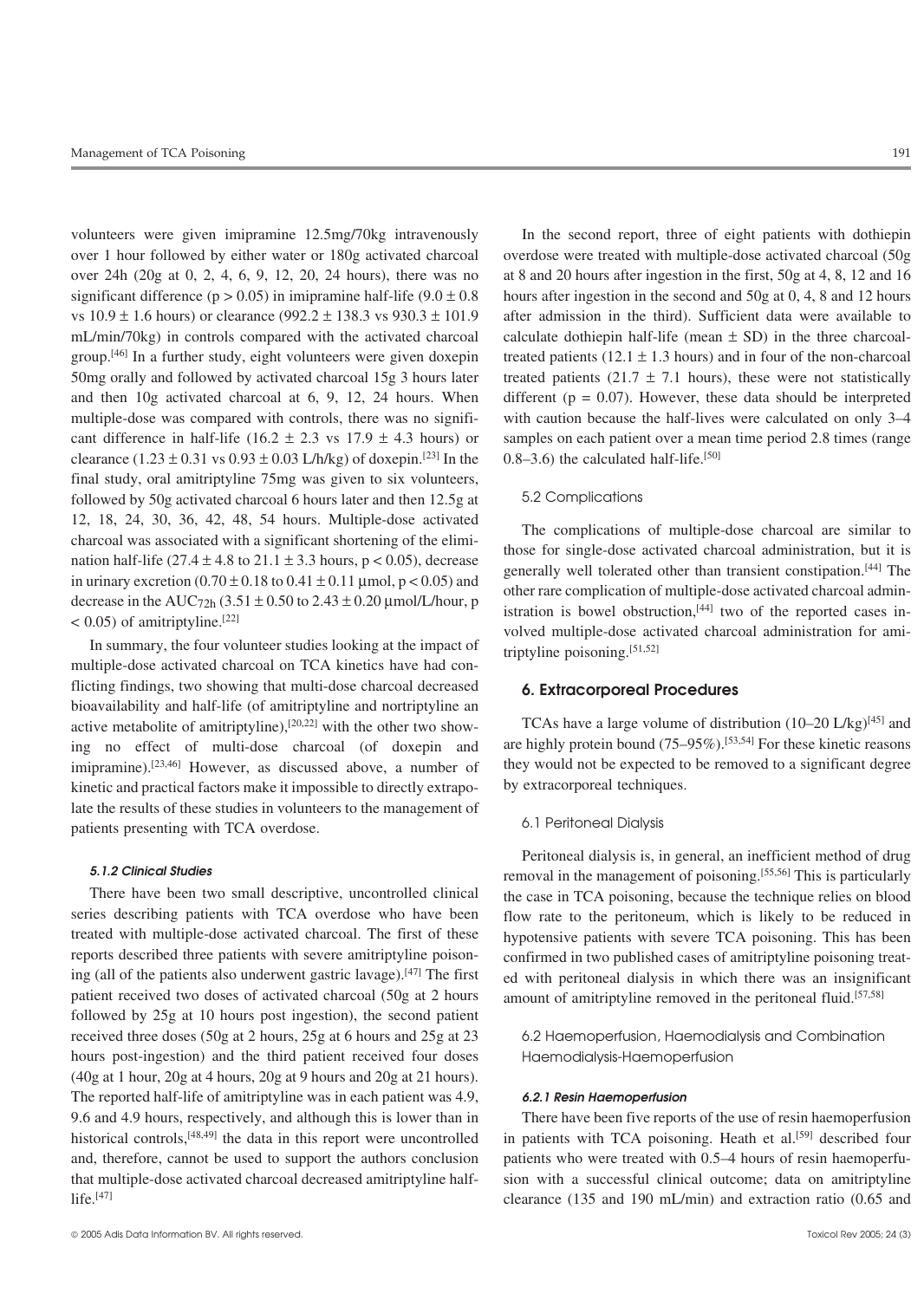0.93) was reported in two of these cases.<sup>[59]</sup> These clearances show In these series, 4 of 48 cases in the first and 3 of 60 cases in the effective removal of drug from the blood compartment, but be- second were patients with severe TCA poisoning. There was no cause TCAs have a large volume of distribution a more important significant drug removal<sup>[69]</sup> or clinical improvement in any of measure is the total amount of drug removed by haemoperfusion, these seven patients.<sup>[69,70]</sup> A more recent report<sup>[71]</sup> described these data were not available in this series. Pentel et al.<sup>[60]</sup> reported clinical improvement in a child during treatment with charcoal a patient with imipramine poisoning treated with resin haemoper- haemoperfusion. However, the procedure was only associated fusion. Despite imipramine clearance of 130–180 mL/min by the with a 31% decrease in serum amitriptyline concentrations and no haemoperfusion column, only 0.91% of the ingested dose was data were presented on total amount of drug removed by removed by the procedure – this would not be expected to result in haemoperfusion. significant clinical benefits.<sup>[60]</sup> Trafford et al.<sup>[61]</sup> describe two patients treated with resin haemoperfusion. In the first of these *6.2.3 Haemodialysis* cases, a patient with clomipramine poisoning, no data were given Two studies have shown insignificant removal of TCAs (noron clearance or drug removal by the technique. In the second case, triptyline and doxepin, at therapeutic concentrations) in patients a patient with amitriptyline poisoning, clearance rates of 240 and undergoing haemodial a patient with amitriptyline poisoning, clearance rates of 240 and undergoing haemodialysis for renal replacement therapy.<sup>[72,73]</sup><br>280 mL/min were reported for amitriptyline and nortriptyline, pailey et al.<sup>[74]</sup> reporte 280 mL/min were reported for amitriptyline and nortriptyline, Bailey et al.<sup>[74]</sup> reported the use of haemodialysis in a patient with respectively.<sup>[61]</sup> However, when the data were re-examined by iming and amitriptyline respectively.<sup>[61]</sup> However, when the data were re-examined by imipramine and amitriptyline poisoning, although there was Crome et al.,<sup>[62]</sup> these clearance values represent removal of only clinical improvement associate Crome et al.,<sup>[62]</sup> these clearance values represent removal of only clinical improvement associated with the procedure there was no<br>16.8mg of amitriptyline and 14.5mg of nortriptyline, which would change in the rate of fa 16.8mg of amitriptyline and 14.5mg of nortriptyline, which would change in the rate of fall of plasma TCA concentrations and no not be expected to have a significant impact.<sup>[62]</sup> Ryan et al.<sup>[63]</sup> iminramine was detected not be expected to have a significant impact.<sup>[62]</sup> Ryan et al.<sup>[63]</sup> imipramine was detected in the dialysate.<sup>[74]</sup> Harthorne et al.<sup>[75]</sup> reported the use of resin haemoperfusion in a 3-year-old boy with reported minim imipramine poisoning and showed no improvement in clinical imipramine in a patient treated with haemodialysis for 5.5 hours features and no change in serum imipramine/desipramine concen- for imipramine poisoning. trations during haemoperfusion.<sup>[63]</sup> Heath et al.<sup>[64]</sup> reported a series of eight patients with severe TCA poisoning. Although they re-<br>ported a high extraction ratio (0.91–0.98) and clinical improveported a high extraction ratio (0.91–0.98) and clinical improve-<br>ment during haemoperfusion, the total amount of drug removed by<br>HPF was, at most, 3.1% of the estimated ingested dose and so this<br>clinical improvement was n

resulted in no clinical improvement and only  $1\%$  (1mg) of the ingested drug was removed by the procedure.[66] Comstock et al.[67] reported the use of charcoal haemoperfusion in an adult with amitriptyline poisoning, the procedure resulted in the removal of *6.2.5 Haemofiltration* just 0.75% (5.5mg) of the ingested dose.<sup>[67]</sup> Engstrom et al.<sup>[68]</sup> There are no reports of the use of haemofiltration in patients patients with self-poisoning treated with charcoal haemoperfusion. poisoning.<sup>[79]</sup>

reported minimal removal  $(0.56\%$  of the ingested dose) of

was no significant removal of amitriptyline by the procedure.<sup>[76]</sup> In the second case report, Durakovic et al.<sup>[77]</sup> described a patient with **6.2.2 Charcoal Haemoperfusion** a mixed imipramine, doxepin and amitriptyline ingestion who was Diaz-Buxo et al.<sup>[65]</sup> reported clearance data in one of three treated with combination haemodialysis/resin haemoperfusion; the reported view patient improved clinically ultimate procedure and plasma TCA patients with amitriptyline poisoning who improved clinically patient improved clinically during the procedure and plasma TCA<br>during treatment with charcoal baemoperfusion, the reported concentrations fell, but no data wer during treatment with charcoal haemoperfusion, the reported concentrations fell, but no data were available on clearance or drug degree and the clear treatment with charcoal haemoperfusion, the reported removal by the extr clearance was 100–112 mL/min but from the data given in the removal by the extracorporeal device.<sup>[77]</sup> The third case report was paper only 0.1% (4.4 mg) of the ingested dose was removed by a patient with doxepin poisoni paper only 0.1% (4.4mg) of the ingested dose was removed by a patient with doxepin poisoning who was treated with 5 hours paper only 0.1% (4.4mg) of the ingested dose was removed by a patient with doxepin poisoning who wa haemoperfusion.<sup>[65]</sup> Iversen et al.<sup>[66]</sup> reported a case of nor-<br>triptyling poisoning in which 3 hours of abaronal haemoperfusion. Was a fall in the plasma doxepin levels and clinical improvement triptyline poisoning in which 3 hours of charcoal haemoperfusion was a fall in the plasma doxepin levels and clinical improvement triptyline poisoning in which 3 hours of charcoal haemoperfusion was a fall in the plasma do removal by the extracorporeal device.[78]

reported no effect of charcoal haemoperfusion on plasma doxepin with TCA poisoning. However, due to their high protein binding, concentrations or doxepin clearance in an adult with doxepin large volume of distribution it would not be expected that poisoning.[68] Similar findings were reported in two series of haemofiltration would be of use in the management of TCA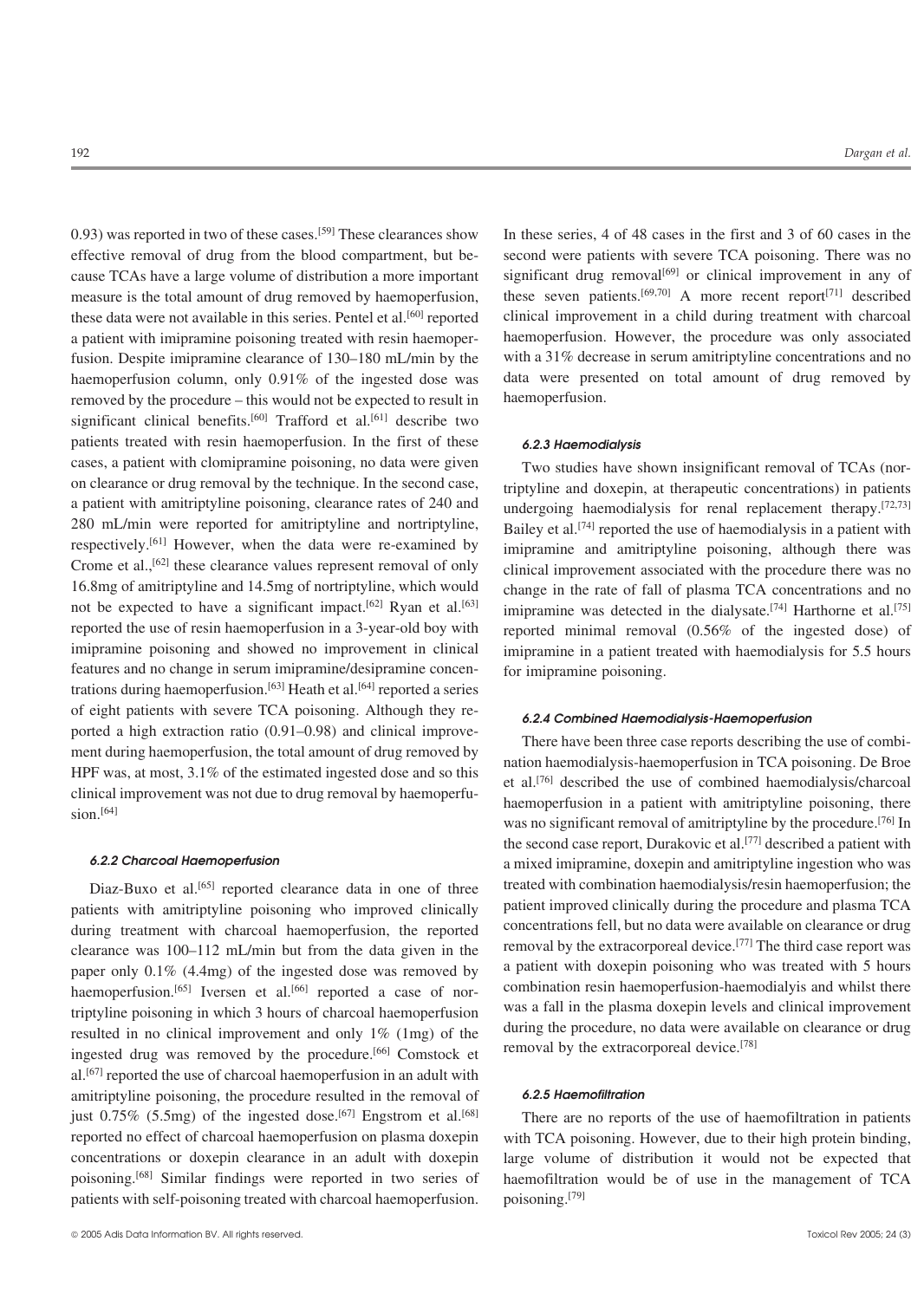oped and their effectiveness at reversing cardiovascular toxicity 1991; 84: 35-8 has been demonstrated in animal models of desipramine toxici-<br>
<sup>1</sup>. Vale JA. American Academy of Clinical Toxicologists Position statement: gastric lavage. J<br>
<sup>1</sup>. To the Linical Toxicologists and Clinical Toxicologists. P Poisons Centres and Clinical Toxicologists. Position statement: gastric lavage. J ty.[80,81] However, in one animal study, although TCA-Fab use was Toxicol Clin Toxicol 1997; 35: 711-9 initially effective in reducing desipramine toxicity, there was a 8. Comstock EG, Faulkner TP, Boisaubin EV, et al. Studies on the efficacy of gastric subsequent increase in cardiovascular toxicity at 2-3 hours after<br>
TCA-Fab administration.<sup>[82]</sup> There has been one human case report<br>
9. Watson WA, Leighton J, Guy J, et al. Recovery of cyclic antidepressants with describing the use of TCA-Fab in a patient with amitriptyline gastric lavage. J Emerg Med 1989; 7: 373-7 poisoning. There was an improvement in QRS and QT intervals<br>after administration of a total of 14g of intravenous TCA-Fab over<br>and  $\frac{10.88886 \text{ M}}{203-9}$  Base GM, Barefoot JA, Pfeifer MP, et al. Comparison of three meth a 4-hour period; however, the patient was also treated with 88 11. Gard H, Knapp D, Walle T, et al. Qualitative and quantitative studies on the mmol sodium bicarbonate immediately prior to the administration disposition of amitriptyline and other tricyclic antidepressant drugs in man as it of TCA-Fab.<sup>[83]</sup> TCA-Fab should only be considered a research  $1973$ ; 6: 571-84 tool; they are not widely available and there are insufficient data 12. Jorens PG, Joosens EJ, Nagler JM. Changes in arterial oxygen tension after gastric<br>and after gastric law are for drug overdose. Hum Exp Toxicol 1991; Iavage for drug overdose. Hum Exp Toxicol 1991; 10: 221-4<br>13. Thompson AM, Robins JB, Prescott LF. Changes in cardiorespiratory function

Gastric lavage, ipecac-induced emesis and whole bowel irriga- 606-9 15. Askenasi R, Abramowicz M, Jeanmart J, et al. Esophageal perforation: an unusual<br>14. To A patients complication of gastric lavage. Ann Emerg Med 1984; 13: 146<br>14. To A patients complication of gastric lavage. Ann Emerg with TCA poisoning. There are no data from clinical studies that 16. Allan BC. The role of gastric lavage in the treatment of patients suffering from can be used to assess the impact of activated charcoal administra- barbiturate overdose. Med J Aust 1961; 2: 513-4 tion on outcome in patients with TCA poisoning. However, based<br>on volunteer studies, we would recommend administration of<br>Med 1991: 84: 274-6<br>Med 1991: 84: 274-6 activated charcoal within 1 and possibly 2 hours of ingestion in all 18. Chyka PA, Seger D. American Academy of Clinical Toxicology, European Associpatients presenting with significant TCA poisoning. Due to the<br>large volume of distribution and high protein binding of TCA,<br>large volume of distribution and high protein binding of TCA,<br>large scription of Poisoning P. Bra multiple-dose activated charcoal and extracorporeal procedures charcoal on nortriptyline absorption. Eur J Clin Pharmacol 1978; 14: 445-7<br>cuch as haemodialysis and haemonerfusion do not result in signific 20. Crome P, Dawl 20. Crome P, Dawling S, Braithwaite RA, et al. Effect of activative RA, et al. Effect of activativative RA, et al. Effect absorption of nortriptyline. Lancet 1977; II: 1203-5 cant removal of TCAs and are not recommended in the manage-<br>21. Alván G. Effect of activated charcoal on plasma levels of nortriptyline after single ment of patients with TCA poisoning. TCA-Fab should only be doses in man. Eur J Clin Pharmacol 1973; 5: 236-8<br>
considered a research tool: they are not widely available and there 22. Kärkkäinen S, Neuvonen PJ. Pharmacokine considered a research tool; they are not widely available and there<br>are insufficient data on their safety and efficacy.<br>are insufficient data on their safety and efficacy.<br>23 Scheinin M Virtanen R Iisalo E Effect of single

## Acknowledgements

No sources of funding were used to assist in the preparation of this review.<br>Pharmacokinet 1981; 6: 161-92<br>equation of initial correlation of initial amitriptyline<br>equation of initial amitriptyline

- 1. Krenzelok EP, McGuigan M, Lheureux P. American Academy of Clinical Toxicol-<sup>27</sup>. Hultén B-Å, Adams R, Askenasi R, et al. Predicting severity of tricyclic antidepres-<br>
27. Hultén B-Å, Adams R, Askenasi R, et al. Predicting severity of tricyclic antidepres-<br> **Position statement** incege summer L Tox Position statement: ipecac syrup. J Toxicol Clin Toxicol 1997; 35: 699-709 sant overdose. J Toxicol Clin Toxicol 1992; 30: 161-70<br>Haham M. Kassel D. Epidemiology of fatal tricyclic antidepressant ingestion: 28. Hultén B-Å,
- 2. Callaham M, Kassel D. Epidemiology of fatal tricyclic antidepressant ingestion:
- 30: 171-9<br>
compared with ipecac and activated charcoal in the treatment of toxic inges-<br>
29. Hultén B-A, Adams R, Askenasi R, et al. Activated charcoal in tricyclic antidepres-<br>
29. Hultén B-A, Adams R, Askenasi R, et al. compared with ipecac and activated charcoal in the treatment of toxic inges-<br>
29. Hultén B-A, Adams R, Askenasi R, et al. Activated charcoal in the treatment of toxic inges-<br>
29. Hultén B-A, Adams R, Askenasi R, et al. Act tions. Ann Emerg Med 1989; 18: 56-9
- lavage versus emesis induced with ipecac. Ann Emerg Med 1986; 15: 692-8 poisoning: pilot controlled clinical trial. Hum Toxicol 1983; 2: 205-9
- 5. Young WF, Bivins HG. Evaluation of gastric emptying using radionuclides: gastric **7. Tricyclic Antidepressant Fab Antibody Fragments** lavage versus ipecac-induced emesis. Ann Emerg Med 1993; 22: 1423-7
- 6. Saetta JP, Quinton DN. Residual gastric content after gastric lavage and ipecacuan- TCA specific antibody fragments (TCA-Fab) have been devel- ha-induced emesis in self-poisoned patients: an endoscopic study. J R Soc Med
	-
	-
	-
	-
	- relates to the management of the overdosed patient. J Toxicol Clin Toxicol
	-
	- during gastric lavage for drug overdose. Hum Toxicol 1987; 6: 215-8
- **8. Conclusions** 14. Mariani PJ, Pook N. Gastrointestinal tract perforation with charcoal peritoneum complicating orogastric intubation and lavage. Ann Emerg Med 1993; 22:
	-
	-
	-
	-
	- 19. Dawling S, Crome P, Braithwaite R. Effect of delayed administration of activated
	-
	-
	-
	- 23. Scheinin M, Virtanen R, Iisalo E. Effect of single and repeated doses of activated charcoal on the pharmacokinetics of doxepin. Int J Clin Pharmacol Ther
	- 24. Rosenberg J, Benowitz NL, Pond S. Pharmacokinetics of drug overdose. Clin
- The authors have no conflicts of interest that are directly relevant to the<br>content of this review.<br>Am J Emerg Med 1987; 5: 48-51<br>Am J Emerg Med 1987; 5: 48-51
	- 26. Boehnert MT, Lovejoy Jr FH. Value of the QRS duration versus the serum drug **References**<br> **References**<br> **References**<br> **References**<br> **References**<br> **References**<br> **References**<br> **References**<br> **References**<br> **References**<br> **References**<br> **References**<br> **References**<br> **References**<br> **References**<br> **References** 
		-
		- implications for management. Ann Emerg Med 1985; 14: 1-9<br>
		aertean TE Derlet PW Foulke GE at al. Superiority of estivated charged alone 30: 171-9
			-
	- 4. Auerbach PS, Osterloh J, Braun O, et al. Efficacy of gastric emptying gastric 30. Crome P, Adams R, Ali C, et al. Activated charcoal in tricyclic antidepressant